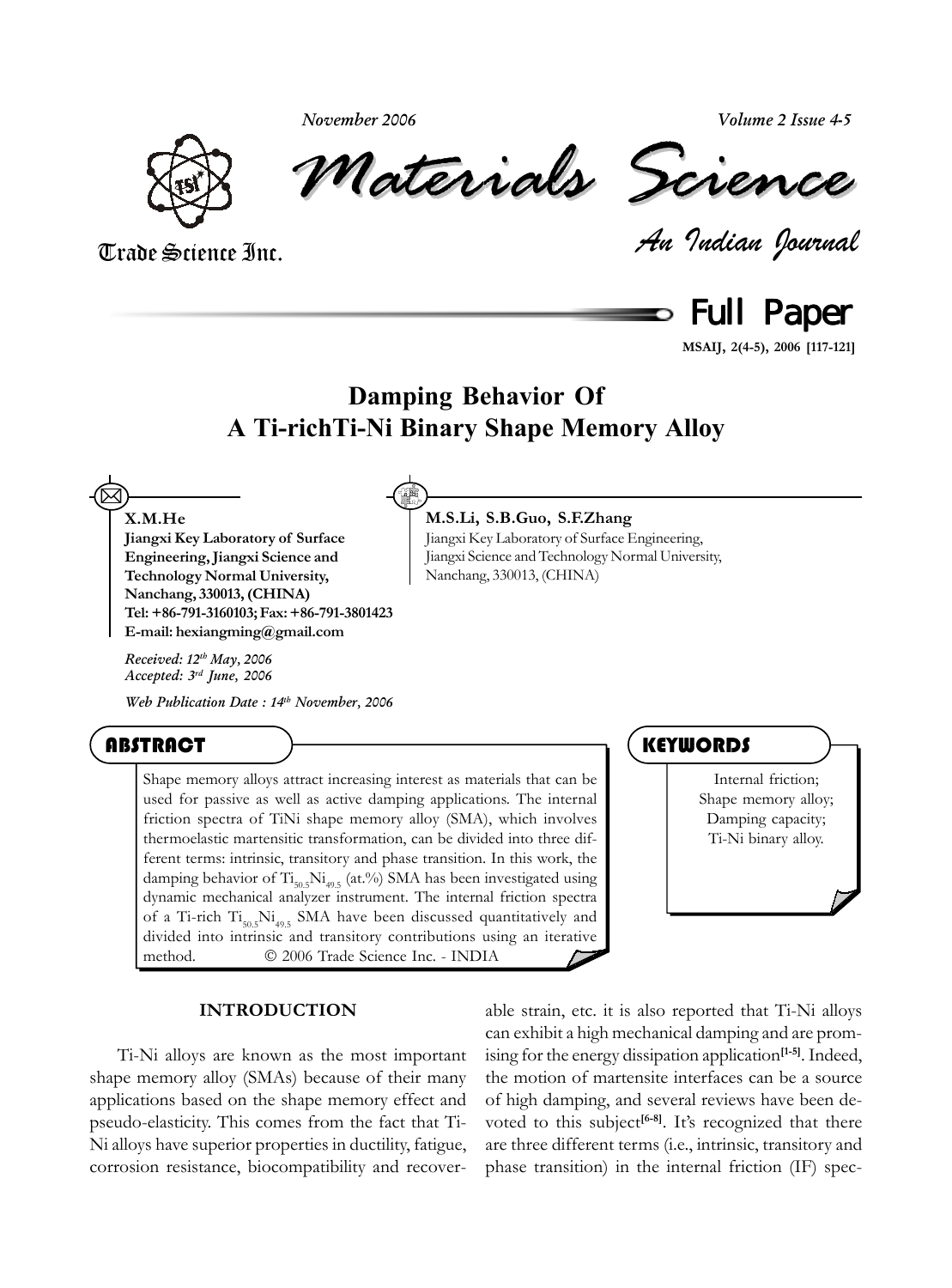# Full Paper

trum during martensitic transformation**[9-12]**.

In the past, there have been many applications to utilize the damping properties in civil constructions, especially in buildings and bridges against earthquake damage<sup>[13,14]</sup>. From the application point of view, the investigations about the influence factors on damping capacity are of importance. Nowadays, the effects of the temperature changing rate, the frequency and the strain amplitude on the damping capacity have been systematically investigated**[15,16]**, and several researches have been conducted on TiNi-based alloys having different composition, processing histories, etc.**[17,18]**. Until recently, most of the internal friction related reports of Ti-Ni based SMAs focus on effects of composition, heat treatment condition, processing condition, etc. on internal friction spectra obtained by using experimental routes**[19-22]**. But the results of the quantitative analysis on internal friction for Ti-Ni SMAs involving thermoelastic martensitic transformation are very limited. The purpose of the present work is to get the systematic data of the internal friction spectra in a quantitative and precise way.

In this paper, the internal friction spectra of a Ti-rich  $Ti_{50.5}Ni_{40.5}$  (at.%) SMA by dynamic mechanical analyzer (DMA) instrument and analyze quantitatively the internal friction by an iterative method.

#### **EXPERIMENTAL**

The Ti-rich Ti-Ni alloys were prepared from 99.7 mass% sponge Ti and 99.96 mass% electrolytic Ni by melting in a medium frequency vacuum induction using a lime crucible and homogenized at 860°C for 4h. The nominal chemical composition of the alloy prepared in the present experiment was  $Ti_{50.5}Ni_{40.5}$  (at.%). The ingots with a weight of ten kilograms were hot-forged and then hot-rolled into plate with a thickness of about 3mm. The plate was solution treated at 860°C for 2.4ks followed by water quenching and then spark-cut into the internal friction specimen with dimensions of 50×10×3 mm.. The samples were mechanically polished and chemically etched in order to remove the affected surface layer. The etching agent consisted of hydrofluoric acid, nitric acid and water in the proportion of

Ĉ

*An Indian Journal Materials Science* 10:40:50 in volume.

A dynamic mechanical analyzer (DMA) instrument of type TA Q800 conducted by the with the dual cantilever clamps and the multi-frequency module was used to measure the elastic energy dissipation coefficient of the  $\mathrm{Ti}_{50.5}\mathrm{Ni}_{49.5}$  alloy as a function of temperature. The oscillation frequency was controlled at 1 Hz. In these measurements, the cooling/ heating rate was taken at 0.17°C/s.

#### **RESULTS AND DISCUSSION**

The internal friction spectra during the forward martensitic transformation and the reverse martensitic transformation are shown in figure1. It can be seen clearly only one-stage phase transformation during cooling and heating processes corresponding to a transformation from austenite (B2) to mono-

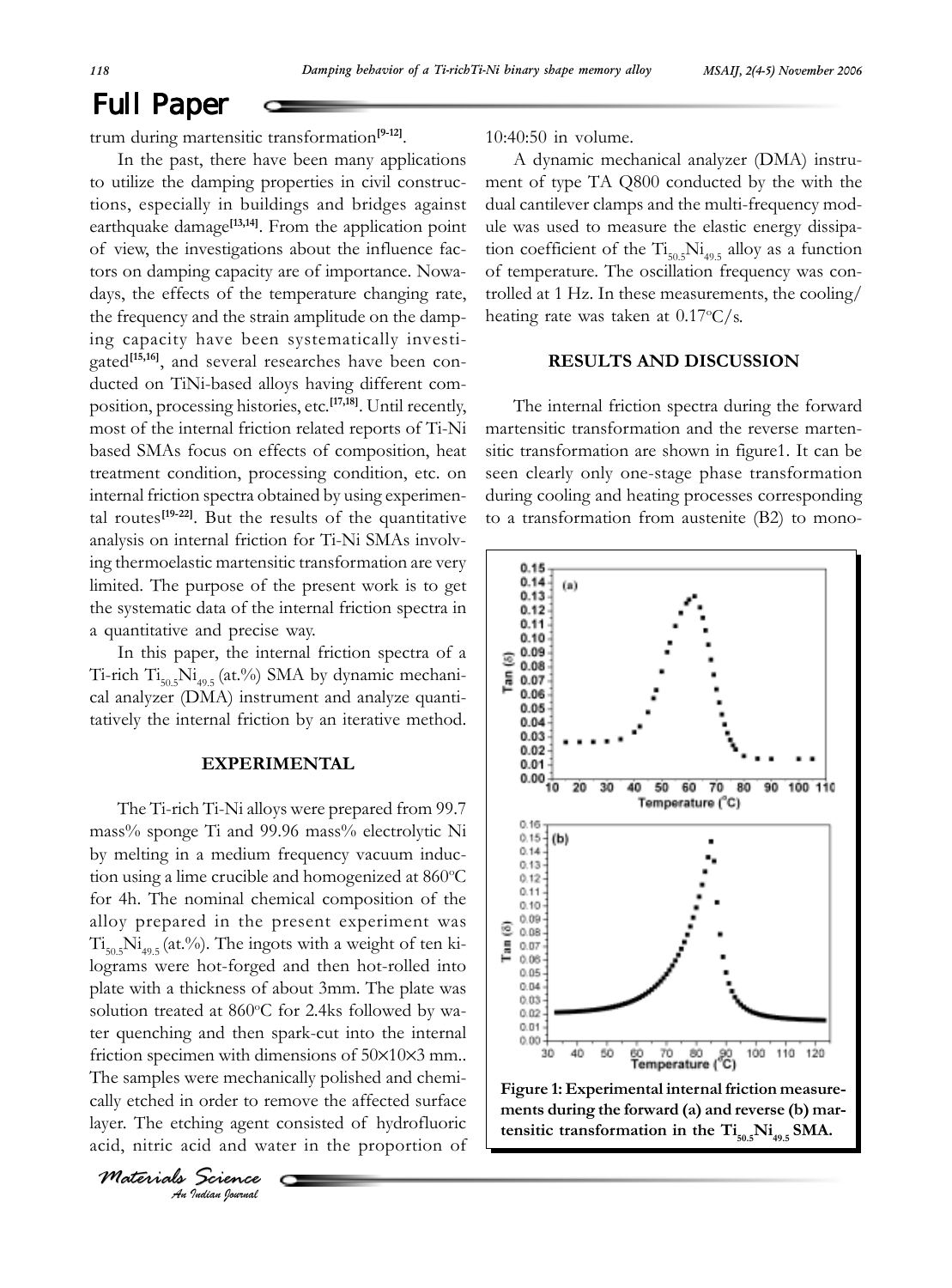# Full Paper

clinic martensite (B19') and from B19' to B2, respectively, as shown in figure 1. The internal friction value of the martensite is bigger than that of the austenite during the forward and reverse martensitic transformation.

The iterative method can be utilized to analyze the normal internal friction spectra obtained at a constant temperature rate during martensitic transformation.

The volume fraction of the transformed martensite as a function of temperature can be expressed as**[23]**:

$$
n(T) = \int_{T_s}^{T} I F_{TR} \omega dT / \int_{T_s}^{T_f} I F_{TR} \omega dT \tag{1}
$$

Where  $T_{\rm s}$  and  $T_{\rm f}$  are two temperatures well above and below the martensitic start and finish temperature  $M_s$  and  $M_p$  respectively, and  $\omega$  is the oscillation frequency.  $J(T)$  and  $J(T_f)$  can be expressed as<sup>[11,23]</sup>

$$
J(T) = \int_{T_s}^{T} (IF - IF_{IN}) \omega dT = \int_{T_s}^{T} IF_{TR} \omega dT + \int_{T_s}^{T} IF_{PT} \omega dT \qquad (2)
$$

$$
J(T_f) = \int_{T_s}^{T_f} (IF - IF_{IN}) \omega dT = \int_{T_s}^{T_f} IF_{TR} \omega dT + \int_{T_s}^{T_f} IF_{PT} \omega dT
$$
 (3)

Which using Eq. (1), it can also be expressed as

$$
J(T) = n(T) \int_{T_s}^{T_f} I F_{TR} \omega dT + \int_{T_s}^{T} I F_{PT} \omega dT \tag{4}
$$

It can then be shown that, when measured at low frequency and with an ordinary temperature change rate, there is a simple relationship between  $J(T)$  and  $n(T)$ :

$$
J(T)/J(T_f) = n(T) + \Delta n(T)
$$
 (5)

Here,

$$
\Delta n(T) = \frac{\int_{T_s}^{T} IF_{PT}\omega dT - \frac{J(T)}{J(T_f)}\int_{T_s}^{T_f} IF_{PT}\omega dT}{\int_{T_s}^{T_f} IF_{TR}\omega dT}
$$
  

$$
IF_{IN}(T) = n(T) IF_m + [1 - n(T)]IF_a
$$
 (6)

Here  $\Delta n(T)$ can be neglected during low fre-

quency measuring and high enough T<sup>[11, 23]</sup>, and in these cases, relationship between  $J(T)$  and  $n(T)$  will be:

$$
J(T)/J(T_f) \approx n(T) \tag{7}
$$

The intrinsic internal friction can be obtained by the following iterative process:

We can choose an arbitrary initial function of

the intrinsic internal friction  $(\text{IF}_{\text{IN}}(T))$ <sub>initial</sub> on condition that it is in the range between  $IF_a$  and  $IF_m$  values. IF<sub>a</sub> and IF<sub>m</sub> are the internal friction values of austenite and martensite, respectively, and can be easily obtained from the normal internal friction spectra.  $[IF(T)-(IF_{IN}(T))_{initial}]$  can be obtained by using the chosen  $(\text{IF}_{\text{IN}}(T))_{\text{initial}}$  function. Calculating the integral J(T) and J(T<sub>i</sub>), volume fraction  $n(T)$  can be determined by applying Eq.(7).

By applying the following equation, a new expression  $IF_{IN}(T)$ <sub>1</sub> can be calculated:

$$
IF_{IN}(T) = n(T)IF_{m} + [1 - n(T)]IF_{a}
$$
\n(8)

By using  $IF_{IN}(T)<sub>1</sub>$ , the iterative process is performed until the difference between the  $(\mathrm{IF}_{\mathrm{In}}(T))_{i-1}$ and  $(\text{IF}_{\text{In}}(T))$  in the iterative cycle becomes smaller than a prefixed value, e.g.,  $10^{-6}$ . Finally, the intrinsic internal friction term can be obtained easily and precisely. Subtracting the intrinsic internal friction term from the original internal friction spectra, the transitory plus phase transition terms can be easily calculated. Because the phase transition term is very small and can be neglected, a good approximate transitory internal friction term can be determined**[11]**.

Applying the above iterative method, the intrinsic internal friction spectra during the forward and reverse martensitic transformation of  $\text{Ti}_{50.5}\text{Ni}_{49.5}\text{SMA}$ are indicated in figure 2(a) and (b). It can be clearly seen that the intrinsic internal friction values increase slightly before and after the forward martensitic (or the reverse martensitic) transformation, increase sharply during the forward martensitic (or the reverse martensitic) transformation process with the decreasing of temperature.

Subtracting the intrinsic internal friction spectra from the corresponding internal friction spectra, the obtained transitory internal friction spectra are shown in figure 3. Figure 3(a) and (b) correspond to the approximate transitory internal friction terms during cooling and heating stages, respectively. The transitory internal friction term, which only appears during the temperature variation process, is greatly bigger than the intrinsic internal friction term. The result suggests that the potential damping application of Ti-Ni SMA should utilize these characteristics of internal friction although there are few examples.

*Materials Science An Indian Journal*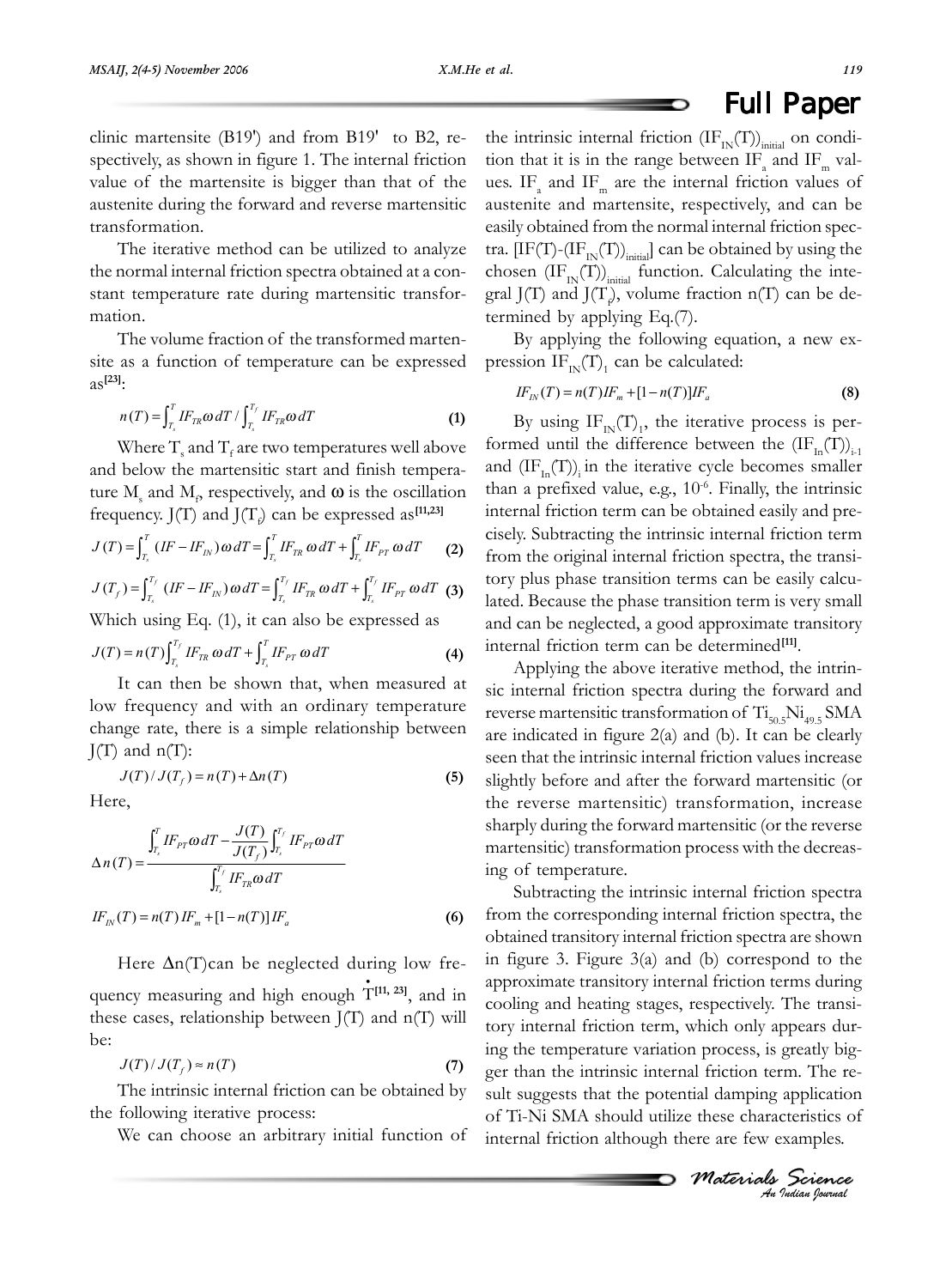

#### **CONCLUSIONS**

There is only one peak during the forward and reverse martensitic transformation in internal friction spectra measured by DMA instrument. Using an iterative method, a quantitative analysis of normal internal friction spectra of Ti-Ni SMA can conveniently and easily carried out. A precise intrinsic and an approximate transitory internal friction contributions are obtained. The thermoelastic martensitic transformation in Ti-rich Ti-Ni shape memory alloy has a great potential for use in damping application in both the martensite phase and the austenite phase.

#### **REFERENCES**

*An Indian Journal*

*Materials Science*



**tion measurements during the forward (a) and reverse (b) martensitic transformation in the Ti50.5Ni49.5 SMA.**

- **[1]** S.Myazaki, Y.Igo, K.Otsuka; Acta Metall., **10**, 2045 **(1986)**.
- **[2]** V.Pelosin, A.Riviere; Metall.Mater.Trans., **29A**, 1175 **(1998)**.
- **[3]** J.Van Humbeeck; J.de Physique **8**, C8-371 **(1996)**.
- **[4]** D.E.Hodgson; Mater.Sci.Forum, **69**, 394-395 **(2002)**.
- **[5]** S.K.Wu, H.C.Lin, T.S.Chou; Acta Metall., **38**, 95 **(1990)**.
- **[6]** D.W.James; Mater.Sci.Eng., **4**, 1 **(1996)**.
- **[7]** A.S.Nowick, B.S.Berry; 'Anelastic Relaxation in Crystalline Solids', Academic Press, New York, 176 **(1972)**.
- **[8]** L.G.Ritchie, Z.L.Pan; Metall.Trans.A, **22**, 607 **(1991)**.
- **[9]** J.San Juan, M.L.Nó; J.Alloys Comp., **65**, 355 **(2003)**.
- **[10]** R.B.Pérez-Sáez, V.Recarte, M.L.Nó, J.San Juan; J.Alloys Comp., **310**, 334 **(2000)**.
- **[11]** R.B.Pérez-Sáez, V.Recarte, M.L.Nó, J.San Juan; Phys.